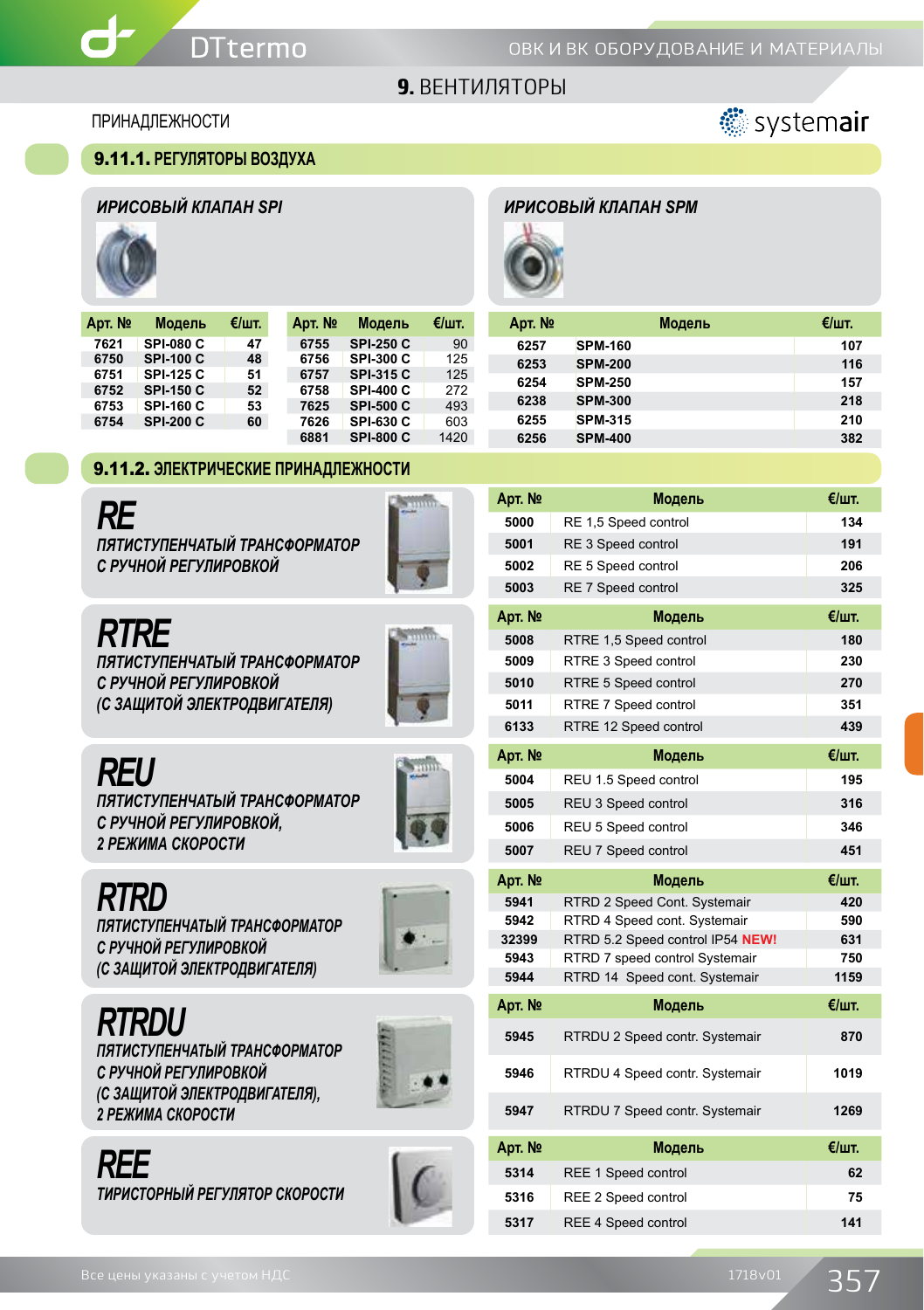## 9. ВЕНТИЛЯТОРЫ

#### ПРИНАДЛЕЖНОСТИ

 $\mathbf d$ 

#### 9.11.3. **КЛАПАНЫ**

*RSK ОБРАТНЫЙ КЛАПАН*



*VKK ОБРАТНЫЙ КЛАПАН*



| Арт. № | Модель         | €/шт. |
|--------|----------------|-------|
| 1623   | <b>VKK-100</b> | 109   |
| 1624   | <b>VKK-125</b> | 111   |
| 1625   | <b>VKK-160</b> | 113   |
| 1626   | <b>VKK-200</b> | 161   |
| 1627   | <b>VKK-250</b> | 171   |
| 1628   | <b>VKK-315</b> | 196   |
| 1629   | <b>VKK-400</b> | 228   |



Systemair

| Арт. № | Модель           | €/шт. |
|--------|------------------|-------|
| 7020   | SRK 40-20        | 226   |
| 7021   | <b>SRK 50-25</b> | 239   |
| 7022   | SRK 50-30        | 243   |
| 7023   | SRK 60-30        | 260   |
| 7024   | SRK 60-35        | 271   |
| 7025   | <b>SRK 70-40</b> | 296   |
| 7028   | <b>SRK 80-50</b> | 334   |
| 7029   | SRK 100-50       | 347   |

## *VKV - VKV/F И VKVE - VKVE/F АВТОМАТИЧЕСКАЯ ЗАСЛОНКА ДЫМОУДАЛЕНИЯ ДЛЯ DVV*

| Арт. № | Модель                        | €/шт. |
|--------|-------------------------------|-------|
| 3710   | VKV/F 400 Autom, shutter DVV  | 270   |
| 3711   | VKV/F 450 Autom, shutter DVV  | 300   |
| 3713   | VKV/F 630 Autom, shutter DVV  | 370   |
| 31115  | VKVE/F 630 Autom, shutter DVV | 370   |

## *SRKG ВОЗДУШНЫЙ ОТСЕЧНОЙ КЛАПАН*



| Арт. № | Модель           | €/шт. |
|--------|------------------|-------|
| 4268   | SRKG 025/418-418 | 185   |
| 4868   | SRKG 042/588-588 | 229   |
| 4870   | SRKG 062/718-718 | 290   |
| 4871   | SRKG 100/918-918 | 395   |
| 4260   | SRKG 016/588-276 | 175   |
| 4265   | SRKG 030/718-276 | 190   |
| 4267   | SRKG 035/918-276 | 225   |



| Арт. № | Модель                        | €/шт. |
|--------|-------------------------------|-------|
| 9539   | VKS 190/225 Back draft damper | 60    |
| 9543   | VKS 310/311 Back draft damper | 94    |
| 9544   | VKS 355-500 Back draft damper | 107   |
| 9545   | VKS 560/630 Back draft damper | 190   |
| 9546   | VKS 710 Back draft damper     | 261   |
| 9547   | VKS 800/900 Back draft damper | 462   |
| 9555   | VKM 310/311 Back draft damper | 429   |
| 9556   | VKM 355-500 Back draft damper | 445   |
| 9557   | VKM 560/630 Back draft damper | 541   |
| 9558   | VKM 710 Back draft damper     | 698   |
| 9559   | VKM 800/900 Back draft damper | 918   |

*BTG ОБРАТНЫЙ КЛАПАН*



| Арт. № | Модель         | €/шт. |
|--------|----------------|-------|
| 6502   | <b>BTG 300</b> | 76    |
| 5092   | <b>BTG 400</b> | 67    |
| 5093   | <b>BTG 540</b> | 82    |
| 5094   | <b>BTG 640</b> | 92    |
| 5095   | <b>BTG 740</b> | 113   |
| 5096   | <b>BTG 940</b> | 148   |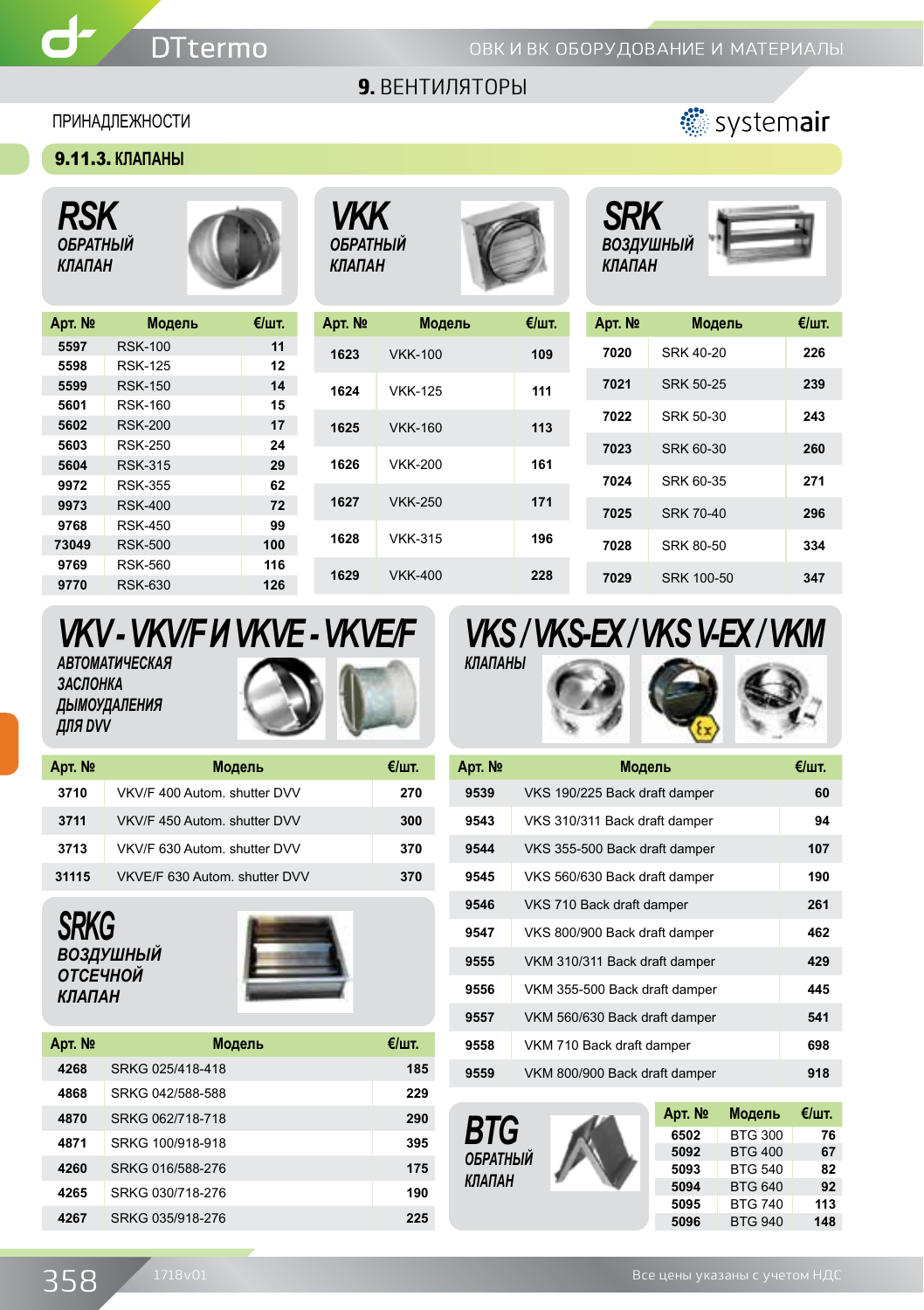#### ПРИНАДЛЕЖНОСТИ



## 9.11.4. **ФИЛЬТРЫ**

*FFR КАССЕТА*

 $\mathbf{d}$ -



| Арт. № | Модель                  | €/шт. |
|--------|-------------------------|-------|
| 1766   | FFR 100 Filter cassette | 104   |
| 1768   | FFR 125 Filter cassette | 105   |
| 1769   | FFR 150 Filter cassette | 114   |
| 1770   | FFR 160 Filter cassette | 108   |
| 1773   | FFR 200 Filter cassette | 124   |
| 1776   | FFR 250 Filter cassette | 153   |
| 1779   | FFR 315 Filter cassette | 169   |
| 1782   | FFR 355 Filter cassette | 215   |
| 1783   | FFR 400 Filter cassette | 225   |

# *ПРИНАДЛЕЖНОСТИ ДЛЯ FFR*

| ,,, , <b>,,,,</b> ,,,<br>ФИЛЬТРА |                         | - 19  | Арт. № | Модель                | €/шт. |
|----------------------------------|-------------------------|-------|--------|-----------------------|-------|
|                                  |                         |       | 5246   | BFR 100-160 G3 Filter | 29    |
|                                  |                         |       | 5247   | BFR 200 G3 Filter     | 30    |
| <b>.рт. №</b>                    | Модель                  | €/шт. | 5248   | BFR 250 G3 Filter     | 36    |
| 1766                             | FFR 100 Filter cassette | 104   | 5249   | BFR 315 G3 Filter     | 43    |
|                                  |                         |       | 5250   | BFR 355-400 G3 Filter | 57    |
| 1768                             | FFR 125 Filter cassette | 105   | 5239   | BFR 100-160 F5 Filter | 32    |
| 1769                             | FFR 150 Filter cassette | 114   | 5240   | BFR 200 F5 Filter     | 33    |
| 1770                             | FFR 160 Filter cassette | 108   | 5241   | BFR 250 F5 Filter     | 39    |
|                                  |                         |       | 5242   | BFR 315 F5 Filter     | 48    |
| 1773                             | FFR 200 Filter cassette | 124   | 5243   | BFR 355-400 F5 Filter | 60    |
| 1776                             | FFR 250 Filter cassette | 153   | 5222   | BFR 100-160 F7 Filter | 91    |
| 1779                             | FFR 315 Filter cassette | 169   | 5223   | BFR 200 F7 Filter     | 93    |
| 1782                             | FFR 355 Filter cassette | 215   | 5224   | BFR 250 F7 Filter     | 96    |
|                                  |                         |       | 5226   | BFR 315 F7 Filter     | 118   |
| 1783                             | FFR 400 Filter cassette | 225   | 5227   | BFR 355-400 F7 Filter | 135   |
|                                  |                         |       |        |                       |       |







| Арт. № | Модель                     | €/шт. |
|--------|----------------------------|-------|
| 1802   | FGR 100 Filter cassette G3 | 65    |
| 1804   | FGR 125 Filter cassette G3 | 66    |
| 1807   | FGR 150 Filter cassette G3 | 75    |
| 1809   | FGR 160 Filter cassette G3 | 71    |
| 1812   | FGR 200 Filter cassette G3 | 82    |
| 1815   | FGR 250 Filter cassette G3 | 94    |
| 1818   | FGR 315 Filter cassette G3 | 115   |
| 1821   | FGR 355 Filter cassette G3 | 138   |
| 1823   | FGR 400 Filter cassette G3 | 148   |





| Арт. № | Модель           | €/шт. |
|--------|------------------|-------|
| 5234   | BFS 45 F5 Filter | 53    |
| 5235   | BFS 50 F5 Filter | 74    |
| 5236   | BFS 55 F5 Filter | 80    |
| 5237   | BFS 65 F5 Filter | 117   |
| 5238   | BFS 70 F5 Filter | 134   |

# *ПРИНАДЛЕЖНОСТИ ДЛЯ FFK*

| Арт. № | Модель              | €/шт. | Арт. № | Модель              | €/шт. |
|--------|---------------------|-------|--------|---------------------|-------|
| 5233   | BFK 30-15 F5        | 34    | 5225   | BFK 30-15 F7        | 105   |
| 5217   | BFK 40-20 F5        | 39    | 5216   | BFK 40-20 F7        | 110   |
| 5218   | BFK 50-25 F5        | 50    | 5228   | BFK 50-25 F7        | 140   |
| 5219   | BFK 50-30 F5        | 66    | 5229   | BFK 50-30 F7        | 140   |
| 5244   | BFK 60-30 F5        | 75    | 5230   | BFK 60-30 F7        | 145   |
| 5220   | BFK 60-35 F5        | 83    | 5231   | BFK 60-35 F7        | 150   |
| 5245   | <b>BFK 70-40 F5</b> | 112   | 5232   | <b>BFK 70-40 F7</b> | 165   |
| 30238  | BFK 80-50 F5        | 147   | 30239  | BFK 80-50 F7        | 175   |
|        | 30240 BFK 100-50 F5 | 178   | 30241  | BFK 100-50 F7       | 225   |

| <b>FFS</b>          |  |
|---------------------|--|
| КАССЕТА ФИЛЬТРА ДЛЯ |  |





FFS 65 Filter Cassette Square **435**

**FFS 70 Filter cassette** 

*FFK КАССЕТА ФИЛЬТРА*



| Арт. № | Модель                         | €/шт. |
|--------|--------------------------------|-------|
| 1748   | FFK 30-15 Filter cassette rect | 130   |
| 1750   | FFK 40-20 Filter cassette rect | 149   |
| 1752   | FFK 50-25 Filter cassette rect | 169   |
| 1755   | FFK 50-30 Filter cassette rect | 171   |
| 1758   | FFK 60-30 Filter cassette rect | 181   |
| 1761   | FFK 60-35 Filter cassette rect | 196   |
| 1762   | FFK 70-40 Filter cassette rect | 224   |
| 30236  | FFK 80-50 filter cassette      | 347   |
| 30237  | FFK 100-50 filter cassette     | 377   |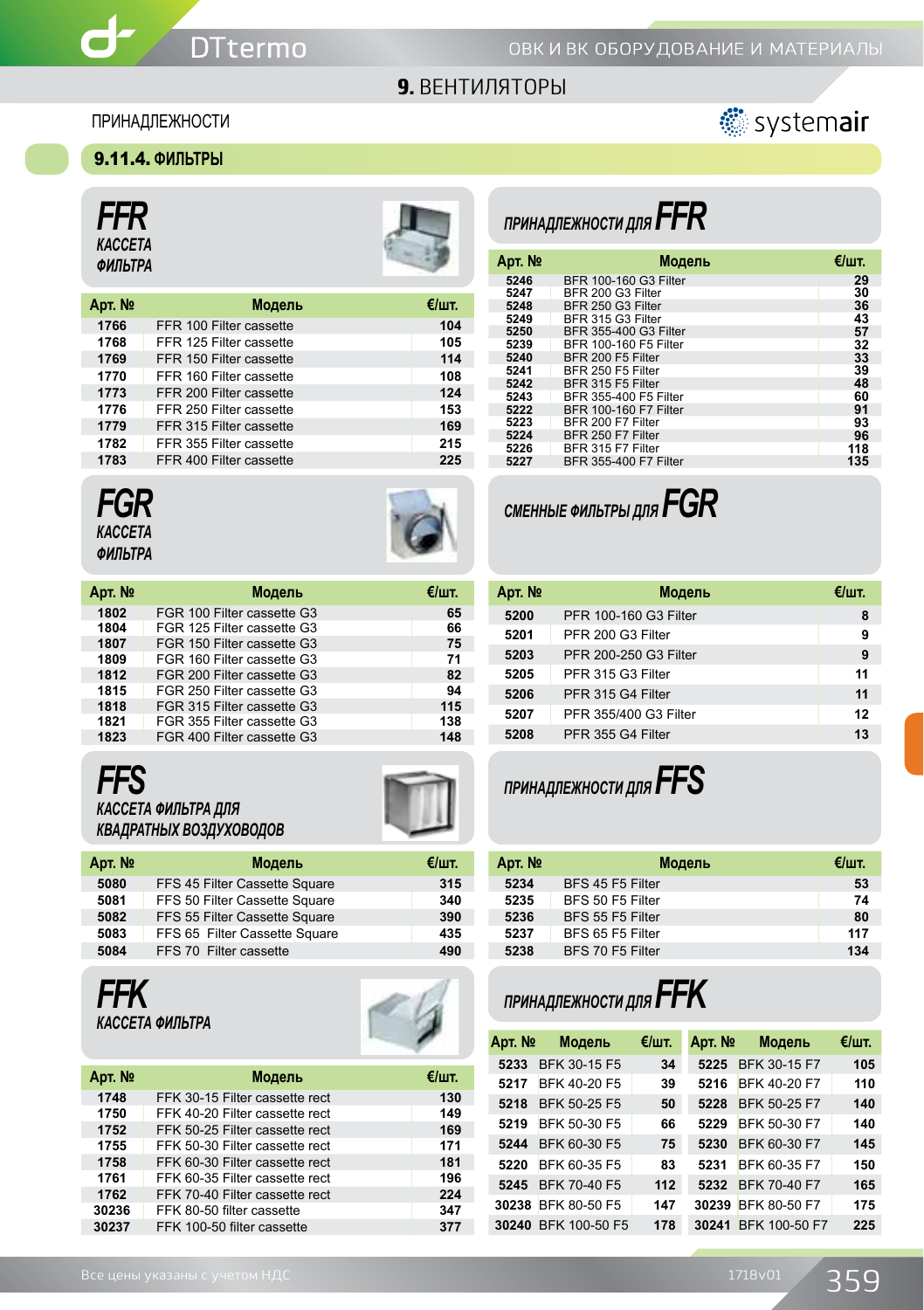

#### ПРИНАДЛЕЖНОСТИ



9.11.5. **КРЫШНЫЕ КОРОБА**

*FDS КРЫШНЫЙ КОРОБ*



| Арт. № | Модель                            | €/шт. |
|--------|-----------------------------------|-------|
| 9548   | FDS 190/225 flat roof socket      | 225   |
| 9549   | FDS 310/311 flat roof socket      | 266   |
| 30010  | FDS 315 M/L TFSK flat roof socket | 301   |
| 9550   | FDS 355/400 flat roof socket      | 327   |
| 9551   | FDS 450/500 flat roof socket      | 362   |
| 9552   | FDS 560/630 flat roof socket      | 459   |
| 9553   | FDS 710 flat roof socket          | 510   |
| 9554   | FDS 800/900/DVN flat roof sock    | 1020  |
|        |                                   |       |

#### 9.11.6. **ВОЗДУХОНАГРЕВАТЕЛИ И ВОЗДУХООХЛАДИТЕЛИ**

*CB КАНАЛЬНЫЙ ВОЗДУХОНАГРЕВАТЕЛЬ*



| Арт. № | Модель                         | €/шт. |
|--------|--------------------------------|-------|
| 5288   | CB 100-0.4 230V/1 Duct heater  | 146   |
| 5376   | CB 100-0,6 230V/1 Duct heater  | 160   |
| 5289   | CB 125-0.6 230V/1 Duct heater  | 177   |
| 5290   | CB 125-1.2 230V/1 Duct heater  | 206   |
| 5377   | CB 125-1.8 230V/1 Duct heater  | 255   |
| 5378   | CB 150-1.2 230V/1 Duct heater  | 224   |
| 5379   | CB 150-2.1 230V/1 Duct heater  | 242   |
| 5380   | CB 150-2.7 230V/1 Duct heater  | 272   |
| 5381   | CB 150-5.0 400V/2 Duct heater  | 371   |
| 5291   | CB 160-1.2 230V/1 Duct heater  | 214   |
| 5292   | CB 160-2.1 230V/1 Duct heater  | 232   |
| 5382   | CB 160-2.7 230V/1 Duct heater  | 272   |
| 5383   | CB 160-5.0 400V/2 Duct heater  | 371   |
| 5384   | CB 200-2.1 230V/1 Duct heater  | 252   |
| 5294   | CB 200/S1/3.0KW 400V/2Duct hea | 294   |
| 5370   | CB 200-3.0 230V/1 Duct heater  | 294   |
| 5371   | CB 200-5.0 400V/2 Duct heater  | 361   |
| 5385   | CB 250-3,0 230V/1 Duct heater  | 322   |
| 5372   | CB 250-6.0 400V/2 Duct heater  | 386   |
| 5373   | CB 250-9.0 400V/3 Duct heater  | 441   |
| 5386   | CB 315-3.0 230V/1 Duct heater  | 336   |
| 5374   | CB 315-6.0 400V/2 Duct heater  | 385   |
| 5375   | CB 315-9.0 400V/3 Duct heater  | 441   |
| 5387   | CB 315-12,0 400V/3 Duct heater | 579   |
| 5388   | CB 355-6.0 400V/2 Duct heater  | 472   |
| 5389   | CB 355-9.0 400V/3 Duct heater  | 532   |
| 5390   | CB 355-12.0 400V/3 Duct heater | 602   |
| 5391   | CB 400-6.0 400V/2 Duct heater  | 472   |
| 5392   | CB 400-9,0 400V/3 Duct heater  | 532   |
| 5393   | CB 400-12,0 400V/3 Duct heater | 602   |

## *CBM КАНАЛЬНЫЙ ВОЗДУХОНАГРЕВАТЕЛЬ СО ВСТРОЕННЫМ УСТРОЙСТВОМ УПРАВЛЕНИЯ*



| Арт. № | Модель                         | €/шт. |
|--------|--------------------------------|-------|
| 5479   | CBM 100-0.6 230V/1 Duct heater | 377   |
| 5480   | CBM 125-1.2 230V/1 Duct heater | 436   |
| 5481   | CBM 150-2.1 230V/1 Duct heater | 464   |
| 5482   | CBM 160-2,1 230V/1 Duct heater | 464   |
| 7593   | CBM 200-3.0 230V/1 Duct heater | 554   |
| 5483   | CBM 200-5.0 400V/2 Duct heater | 701   |
| 7595   | CBM 250-3,0 230V/1 Duct heater | 573   |
| 9089   | CBM 250-6.0 400V/2 Duct heater | 704   |
| 9091   | CBM 315-6.0 400V/2 Duct heater | 710   |
| 5485   | CBM 315-9,0 400V/3 Duct heater | 1035  |
| 5486   | CBM 355-9.0 400V/3 Duct heater | 1050  |
| 5487   | CBM 400-9.0 400V/3 Duct heater | 1051  |
|        |                                |       |





| Арт. № | Модель            | €/шт. |
|--------|-------------------|-------|
| 7951   | DXRE 40-20-3-2.5  | 867   |
| 7952   | DXRE 50-25-3-2.5  | 989   |
| 7953   | DXRE 50-30-3-2.5  | 1091  |
| 7955   | DXRE 60-30-3-2.5  | 1234  |
| 7956   | DXRE 60-35-3-2.5  | 1305  |
| 7957   | DXRE 70-40-3-2.5  | 1519  |
| 7958   | DXRE 80-50-3-2.5  | 1826  |
| 7959   | DXRE 100-50-3-2.5 | 2213  |

# *VBC*

#### *ВОДЯНОЙ ВОЗДУХОНАГРЕВАТЕЛЬ*

| Арт. № | Модель                       | €/шт. |
|--------|------------------------------|-------|
| 5456   | VBC 100-2 Water heating batt | 260   |
| 5457   | VBC 125-2 Water heating batt | 270   |
| 5458   | VBC 160-2 Water heating batt | 291   |
| 5459   | VBC 200-2 Water heating batt | 316   |
| 5460   | VBC 250-2 Water heating batt | 423   |
| 5461   | VBC 315-2 Water heating batt | 495   |
| 5462   | VBC 400-2 Water heating batt | 581   |
| 9837   | VBC 500-2 Water heating batt | 826   |
| 9838   | VBC 100-3 Water heating batt | 352   |
| 9839   | VBC 125-3 Water heating batt | 398   |
| 9840   | VBC 160-3 Water heating batt | 413   |
| 9841   | VBC 200-3 Water heating batt | 556   |
| 9843   | VBC 250-3 Water heating batt | 643   |
| 9844   | VBC 315-3 Water heating batt | 780   |
| 9845   | VBC 400-3 Water heating batt | 908   |



## *ВОДЯНОЙ ВОЗДУХОНАГРЕВАТЕЛЬ*

| Арт. № | Модель                          | €/шт. |
|--------|---------------------------------|-------|
| 30019  | CWK 100-3-2.5 Duct cooler.circ  | 423   |
| 30021  | CWK 125-3-2.5 Duct cooler.circ  | 485   |
| 30022  | CWK 160-3-2.5 Duct cooler.circ  | 500   |
| 30023  | CWK 200-3-2.5 Duct cooler.circ  | 673   |
| 30024  | CWK 250-3-2.5 Duct cooler.circ  | 785   |
| 30025  | CWK 315-3-2.5 Duct cooler.circ  | 949   |
| 30026  | CWK 400-3-2,5 Duct cooler, circ | 1061  |

## *VBF ВОДЯНОЙ ВОЗДУХОНАГРЕВАТЕЛЬ С ФИЛЬТРОМ EU5*

| Арт. № | Модель                        | €/шт. |
|--------|-------------------------------|-------|
| 1724   | VBF 100 Water heating battery | 332   |
| 1730   | VBF 125 Water heating battery | 346   |
| 1731   | VBF 160 Water heating battery | 366   |
| 1732   | VBF 200 Water heating battery | 387   |
| 1733   | VBF 250 Water heating battery | 509   |
| 1734   | VBF 315 Water heating battery | 611   |
| 1735   | VBF 355 Water heating battery | 612   |
| 1736   | VBF 400 Water heating battery | 672   |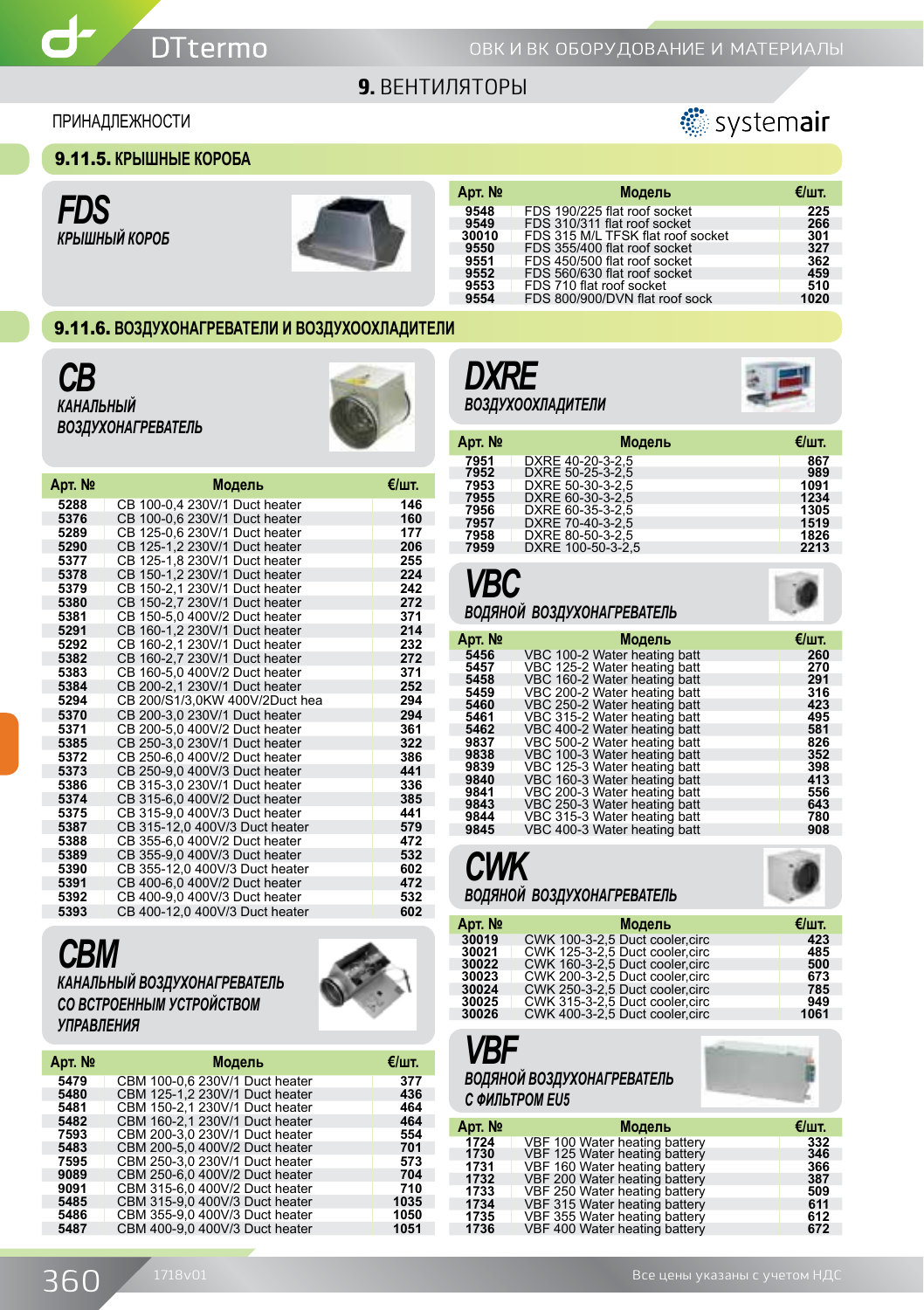#### ПРИНАДЛЕЖНОСТИ

#### 9.11.7. **РЕШЕТКИ**

*VK ЖАЛЮЗИ*

ď



| Apт. № | Модель                   | €/шт. |
|--------|--------------------------|-------|
| 5636   | VK-10 Louvre shutter     | 13    |
| 5638   | VK-12 Louvre shutter     | 17    |
| 5605   | VK-15 Louvre shutter     | 37    |
| 5639   | VK-20 Louvre shutter     | 39    |
| 5640   | VK-25 Louvre shutter     | 42    |
| 5641   | VK-30 Louvre shutter     | 50    |
| 5642   | VK-35 Louvre shutter     | 55    |
| 5643   | VK-40 Louvre shutter     | 61    |
| 5645   | VK-45 Louvre shutter     | 79    |
| 5646   | VK-50 Louvre shutter     | 85    |
| 9951   | VK-56 shutter self adj.  | 144   |
| 5651   | VK-63 Louvre shutter     | 148   |
| 5653   | VK-71 Louvre shutter     | 205   |
| 5654   | VK-80 Louvre shutter     | 347   |
| 5656   | VK-90 Louvre shutter     | 374   |
| 9964   | VK-100 shutter self adj. | 513   |





| Арт. № | Модель                  | €/шт.          |
|--------|-------------------------|----------------|
| 5606   | SG 100 Protection quard | $\overline{7}$ |
| 5607   | SG 125 Protection quard | 8              |
| 5555   | SG 150 Protection quard | 9              |
| 5608   | SG 160 Protection quard | 9              |
| 5609   | SG 200 Protection quard | 10             |
| 5610   | SG 250 Protection quard | 12             |
| 5611   | SG 315 Protection guard | 14             |
| 5612   | SG 355 Protection quard | 19             |
| 5613   | SG 400 Protection quard | 21             |
| 5614   | SG 450 Protection quard | 26             |
| 5615   | SG 500 Protection quard | 29             |





## *SG-AW ЗАЩИТНАЯ РЕШЕТКА ДЛЯ ОСЕВОГО ВЕНТИЛЯТОРА*



| Арт. № | Модель                        | €/шт. |
|--------|-------------------------------|-------|
| 3395   | SG AW 710 Guard grill (GFC)   | 152   |
| 3397   | SG AW 800 Guard grill (GFC)   | 226   |
| 301300 | SG AW 910 Guard grill (GFC)   | 267   |
| 3398   | SG AW 1000 Guard 6 Pole (GFC) | 316   |





| Арт. № | Модель                        | €/шт. |
|--------|-------------------------------|-------|
| 30600  | SG AW-D BGr 035, RAL 9005     | 78    |
| 30601  | SG AW-D BGr 040, RAL 9005     | 84    |
| 30602  | SG AW-D BGr 045/042, RAL 9005 | 88    |
| 30603  | SG AW-D BGr 050, RAL 9005     | 94    |
| 30604  | SG AW-D BGr 056, RAL 9005     | 116   |
| 30605  | SG AW-D BGr 065, RAL 9005     | 146   |
| 30606  | SG AW-D BGr 071, RAL 9005     | 155   |





| Арт. № | Модель            | $\epsilon$ /urr. |
|--------|-------------------|------------------|
| 37357  | IGC-LI-100        | 10               |
| 37358  | IGC-LI-125        | 13               |
| 37359  | IGC-LI-160        | 20               |
| 37360  | IGC-LI-200        | 27               |
| 37361  | IGC-LI-250        | 41               |
| 37362  | IGC-LI-315        | 77               |
| 1630   | IGK-100 Wall Grid | 39               |
| 1631   | IGK-125 Wall Grid | 40               |
| 1632   | IGK-160 Wall Grid | 41               |
| 1633   | IGK-200 Wall Grid | 42               |